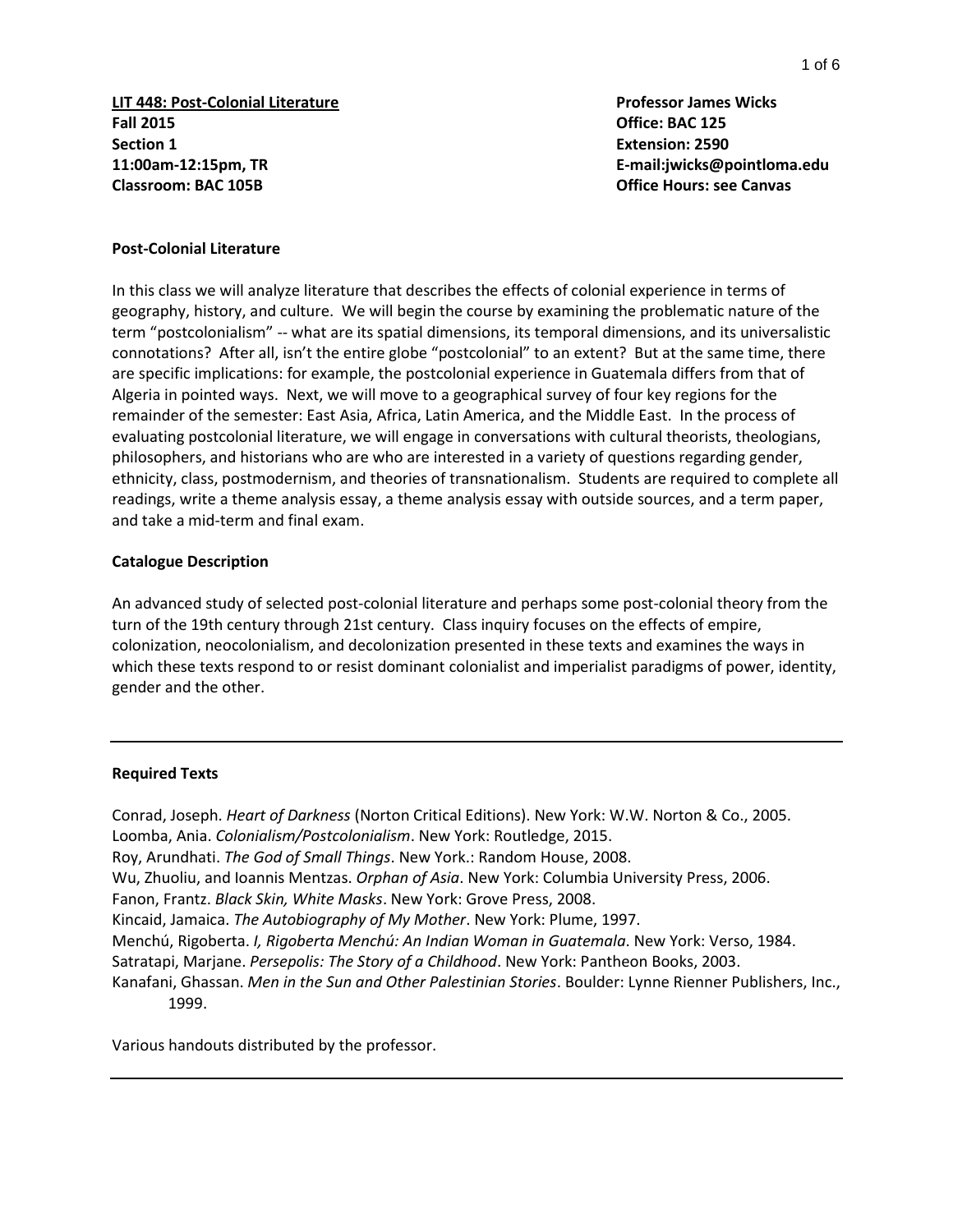## **Course Learning Outcomes**

*Students will be able to:*

- 1. Closely read (comprehension, analysis) and critically analyze (analysis) texts in their original languages and/or in translation. **(PLO 2,3, 5)**
- 2. Recall (knowledge), identify (knowledge), and use (application) fundamental concepts of literary study to read and discuss texts
	- a. Standard literary terminology
	- b. Modes/genres of literature
	- c. Elements of literary genres
	- d. Literary periods (dates, writers, characteristics, and important developments)
	- e. Contemporary critical approaches
	- f. Extra-literary research **(PLO 2, 3, 5)**
- 3. Analyze (analysis) the social, cultural, ethnic, gendered, and/or historical contexts of the works and their authors, and connect (synthesis, evaluation) the texts with their own lives. **(PLO 1)**
- 4. Create (synthesis, evaluation) detailed and informed textual analysis of literary works employing secondary sources and applying concepts of literary study and literary theory. **(PLO 3, 4)**

# **PLNU Mission: To Teach ~ To Shape ~ To Send**

Point Loma Nazarene University exists to provide higher education in a vital Christian community where minds are engaged and challenged, character is modeled and formed, and service becomes an expression of faith. Being of Wesleyan heritage, we aspire to be a learning community where grace is foundational, truth is pursued, and holiness is a way of life.

# **Course Policies and Requirements**

**Attendance:** *Attendance is required. Missing class for other than medical emergencies or excused absences will affect your grade, as per the University Catalog.* Regular and punctual attendance at all classes is considered essential to optimum academic achievement. If the student is absent from more than 10 percent of class meetings, the faculty member has the option of filing a written report which may result in de-enrollment. If the absences exceed 20 percent, the student may be de-enrolled without notice. If the date of de-enrollment is past the last date to withdraw from a class, the student will be assigned a grade of W or WF consistent with university policy in the grading section of the catalog. Se[e](http://catalog.pointloma.edu/content.php?catoid=18&navoid=1278) [Academic Policies](http://catalog.pointloma.edu/content.php?catoid=18&navoid=1278) in the (undergrad/graduate as appropriate) academic catalog.

**Class Preparation:** All assignments must be completed prior to the assigned due date and time. Some assignments will be discussed in class while others will be completed individually but not discussed.

**Class Participation:** *Regular* contributions to class discussion are expected, including but not restricted to discussions of weekly readings, related experiential exercises, and open dialogue. Despite the size of the class, I want everyone to feel compelled to share their thoughts on assigned readings. Enthusiastic and responsible participation in assigned group projects (in-class and outside of class) is expected of all.

**Late Paper Policy:** Hand in your assignment in on time. Otherwise, a late submission will be penalized: 1st) by a 1/3 drop of a grade on the due date if submitted after the class has started, 2nd) by a letter grade if submitted after class on the due date or delivered outside of class on the due date, and 3rd) by an additional letter grade for each day late following the assignment due date. Unless pre-arranged, assignments more than a week late will not be graded. No "make-ups" to in-class work will be accepted unless there is an emergency, illness, or excused absence.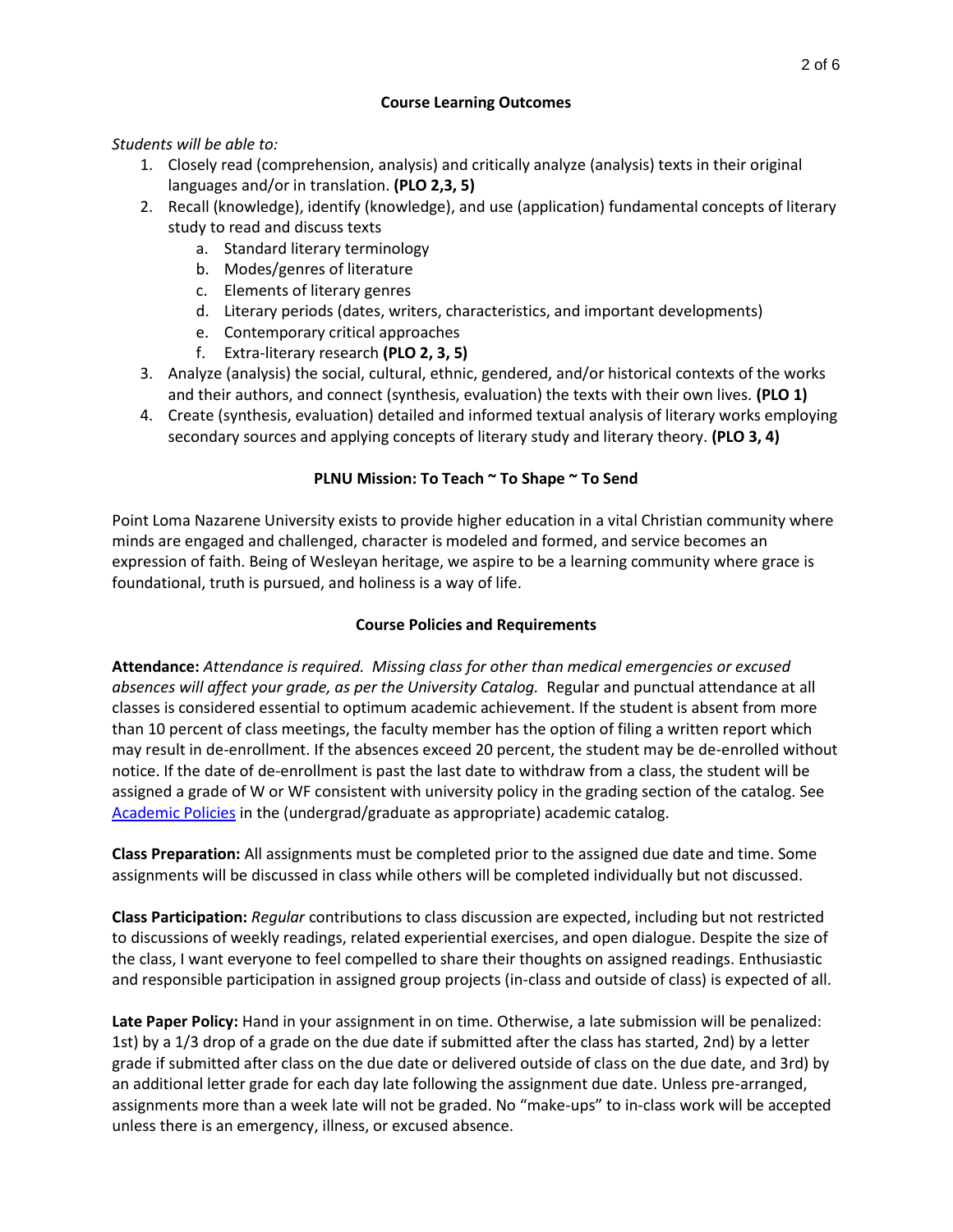**E-Mail:** Please use e-mail for simple, logistical questions or clarifications. Write: "LIT 448" in the subject line. Allow 1 business day for a reply.

**Cell phones and computers:** may be used for classroom related activities only.

**Public Discourse:** Much of the work we will do in this class is cooperative, by nature of the class discussions and general feedback given to written work and/projects; thus you should think of all your writing and speaking for and in class as public, not private, discourse. By continuing in this class, you acknowledge that your work will be viewed by others in the class.

**Inclusive Language:** *Because the Literature, Journalism, and Modern Language department recognizes the power of language, all public language used in this course, including written and spoken discourse, will be inclusive. This standard is outlined by all major academic style guides, including MLA, APA, and Chicago, and is the norm in university-level work.* These academic style guides provide background information and good examples of how to maintain non-sexist language use in your writing.

**Academic Honesty/ Policy on Plagiarism**: Students should demonstrate academic honesty by doing original work and by giving appropriate credit to the ideas of others. As explained in the university catalog, academic dishonesty is the act of presenting information, ideas, and/or concepts as one's own when in reality they are the results of another person's creativity and effort. Violations of university academic honesty include cheating, plagiarism, falsification, aiding the academic dishonesty of others, or malicious misuse of university resources. A faculty member who believes a situation involving academic dishonesty has been detected may assign a failing grade for a) that particular assignment or examination, and/or b) the course following the procedure in the university catalog. Students may appeal also using the procedure in the university catalog. See [Academic Policies](http://catalog.pointloma.edu/content.php?catoid=18&navoid=1278) for further information.

**Academic Accommodations:** While all students are expected to meet the minimum academic standards for completion of this course as established by the instructor, students with disabilities may request academic accommodations. At Point Loma Nazarene University, students must request that academic accommodations by filing documentation with the [Disability Resource Center \(DRC\),](http://www.pointloma.edu/experience/offices/administrative-offices/academic-advising-office/disability-resource-center) located in the Bond Academic Center. Once the student files documentation, the Disability Resource Center will contact the student's instructors and provide written recommendations for reasonable and appropriate accommodations to meet the individual needs of the student. See [Academic Policies](http://catalog.pointloma.edu/content.php?catoid=18&navoid=1278) in the (undergrad/graduate as appropriate) academic catalog.

**Final Examination:** *The published time for the final examination is one of the considerations when enrolling for a course. Students are expected to arrange their personal affairs to fit the examination schedule.* Successful completion of this class requires taking the final examination on its scheduled day. No requests for early examinations or alternative days will be approved.

**FERPA Policy:** In compliance with federal law, neither PLNU student ID nor social security number should be used in publicly posted grades or returned sets of assignments without student written permission. Also in compliance with FERPA, you will be the only person given information about your progress in this class unless you have designated others to receive it in the "Information Release" section of the student portal. See [Academic Policies](http://catalog.pointloma.edu/index.php) in the (undergrad/ graduate as appropriate) academic catalog.

**LJML Department Policies:** [http://www.pointloma.edu/experience/academics/schools](http://www.pointloma.edu/experience/academics/schools-departments/department-literature-journalism-modern-languages/programs)[departments/department-literature-journalism-modern-languages/programs](http://www.pointloma.edu/experience/academics/schools-departments/department-literature-journalism-modern-languages/programs)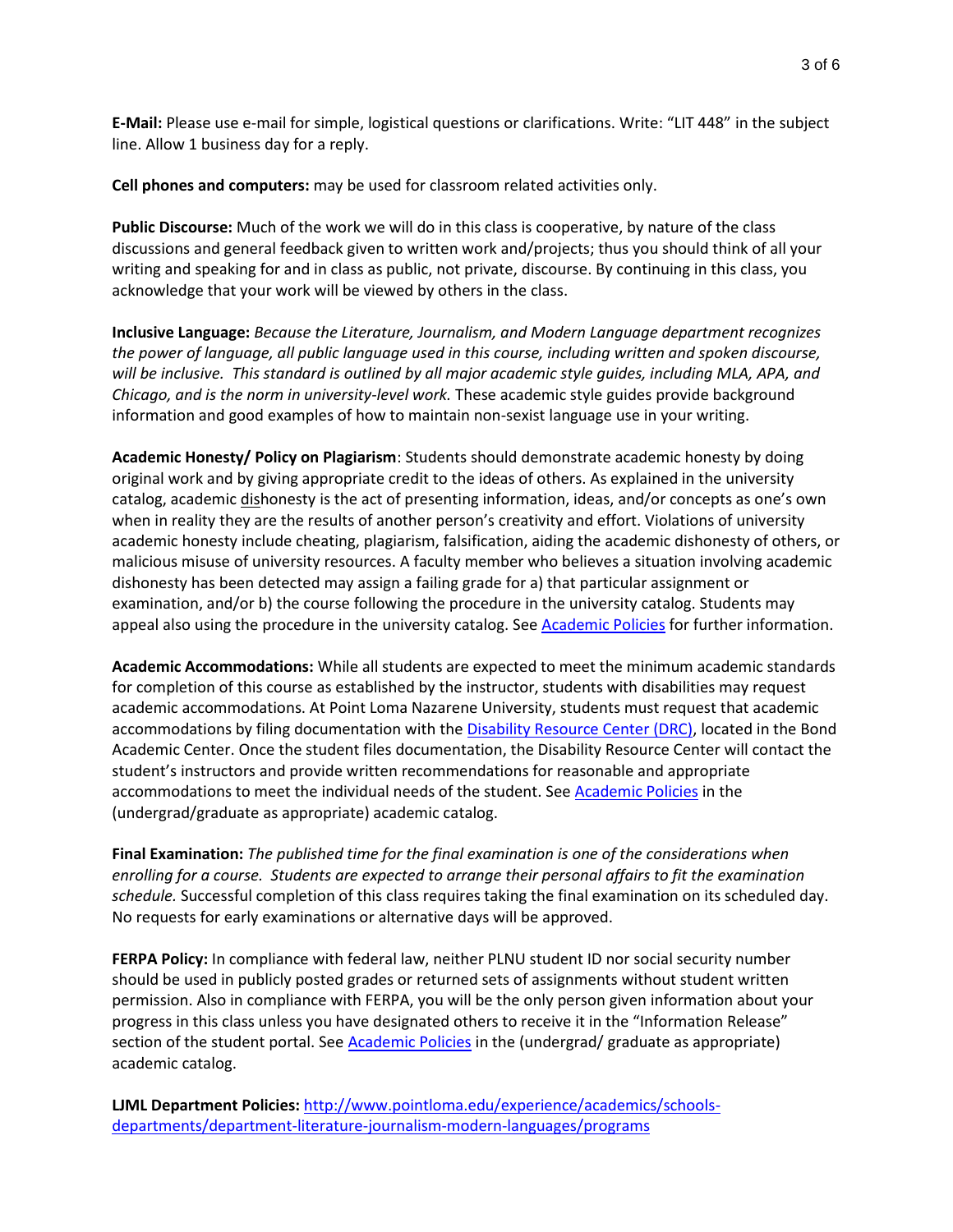#### **Grading Scale**

| 94-100 | А  |
|--------|----|
| 90-93  | А- |
| 88-89  | B+ |
| 83-87  | R  |
| 80-83  | B- |
| 78-79  | C+ |
| 73-77  | C  |
| 70-73  | C- |
| 60-69  | D  |
|        |    |

#### **Grading**

- 20% class participation 5% minimum four (4) tweets each week: two (2) original and two (2) replies: use #PoCo48 5% ½ page of reading notes each class period 5% one (1) author presentation 5% one (1) class discussion paper 10% theme analysis essay 1 15% midterm exam 20% theme analysis paper 2 10% term paper
- 25% final exam

## **Assignment Descriptions:**

**Paper Format**: Papers must be written in MLA Style. Papers must be stapled, typed and double-spaced. Submit assignments in black ink on 8.5"x11" white paper. Use a non-decorative 12-point font, such as Times New Roman, and use 1" margins. Do not include title pages. Include page numbers. Use the MLA website or a current MLA style guide for style, grammar, format and citation questions.

#### **Class Participation**

**Twitter & Notes:** described above

**Author Presentation** *Objective:* Type an author biography in a bullet-point/ brochure-type format.

*Form:* Length: 1 page. Make photocopies so each class participant has a copy. Read your author presentation in class (10-15 minutes). Creativity is encouraged.

**Class Discussion Paper** *Objective***:** Write a reader-response to the assigned class reading.

*Form:* 1.5- 2 pages. Summarize important details from -- but not the plot in -- the assigned text, offer your critical assessment of key themes, and contribute questions that facilitate class discussion. Make photocopies so each class participant has a copy. Read your class discussion paper in class (10-15 minutes), and be prepared to guide the subsequent class discussion.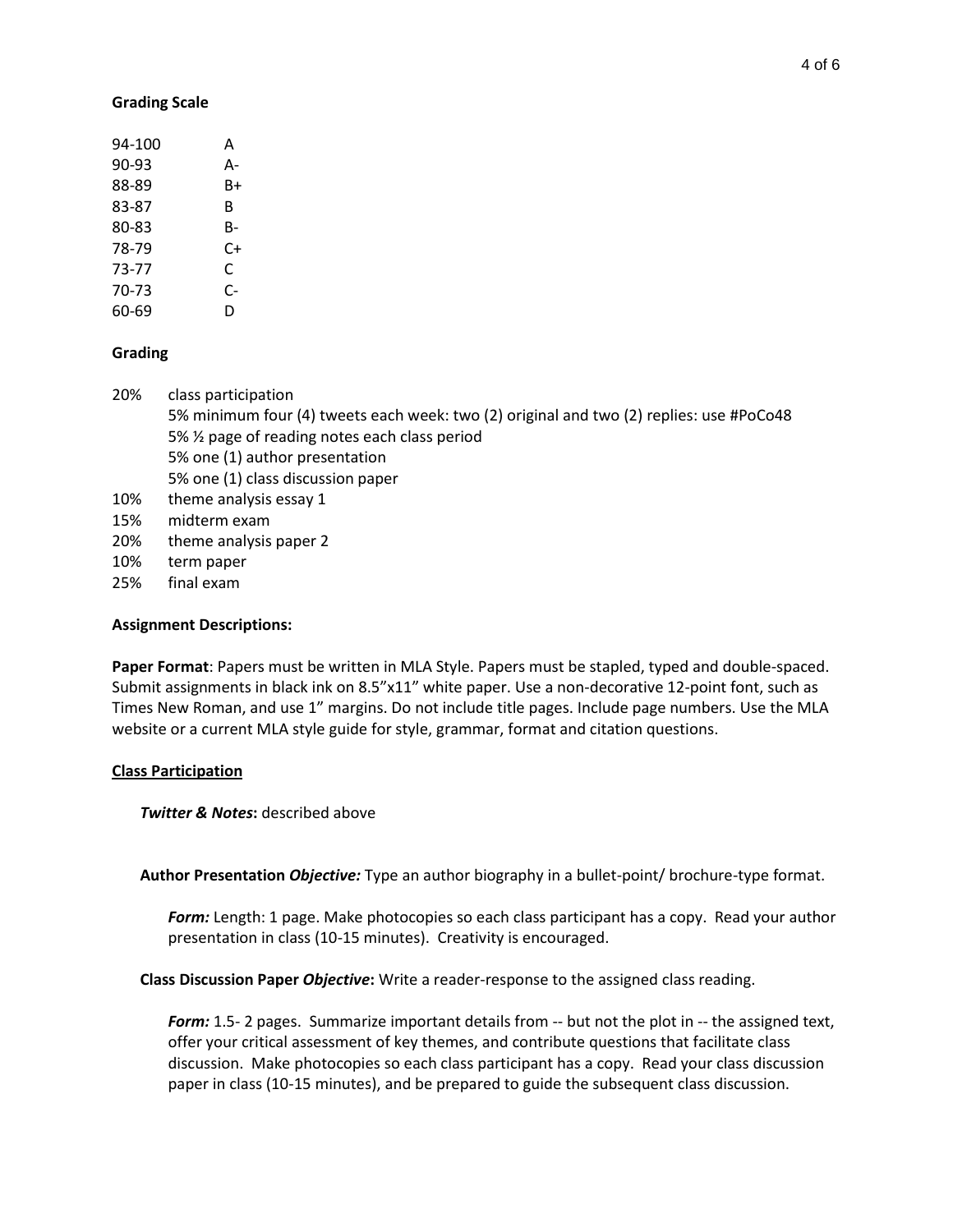## **Theme Analysis Essay 1**

*Objective:* Write an academic argument *on one narrowly defined topic* based on your assessment of the readings.

*Form:* 950-1200 words (3pgs); *word-count requirement strictly enforced*. Works cited page to include two (2) sources: Loomba's text and your primary text.

## **Theme Analysis Essay 2**

*Objective:* Explore a selected text (of your choice from the course readings) further by locating secondary sources. Engage in dialogue with the writers you discover in your research. Include your primary text and at least five (5) outside resources not located online in your works cited page.

*Form:* 1600-1900 words (5 pgs), include photocopies of the first page and quoted sections of all outside resources to your essay; *word count requirement strictly enforced*.

#### **Term Paper**

*Objective:* Write a term paper that synthesizes your learning in our course.

*Form:* Minimum 10 pages and 10 sources. More information to be delivered during class.

#### **Midterm and Final Examinations**

*Objective:* Use relevant examples from the lectures, readings, and films to respond to questions that take into account the content of the course.

**Form:** In-class, written, open-note/book examinations.

#### **Evaluation of Papers**

The following questions will be considered when papers are evaluated and graded. All questions may not be relevant to each assignment.

- Does the paper respond to the various parts of the prompt?
- Does the paper make an argument?
- Is the claim clear and plausible? Is it stated and contextualized effectively?
- Is there sufficient and relevant evidence to ground the claim?
- Does the paper effectively select and use material from the course readings to support and validate the analysis? Does it summarize, paraphrase, and quote effectively?
- Does the paper use all relevant details from the readings both to support the claim and to provide a context for the case being made? Does it ignore material that should be taken into account?
- Does the paper demonstrate an awareness of how the argument being proposed fits into the larger set of claims made about the topic in our course readings?
- Does the paper work through the complexities of the material (as opposed to oversimplifying or overgeneralizing)?
- Is the paper well organized?